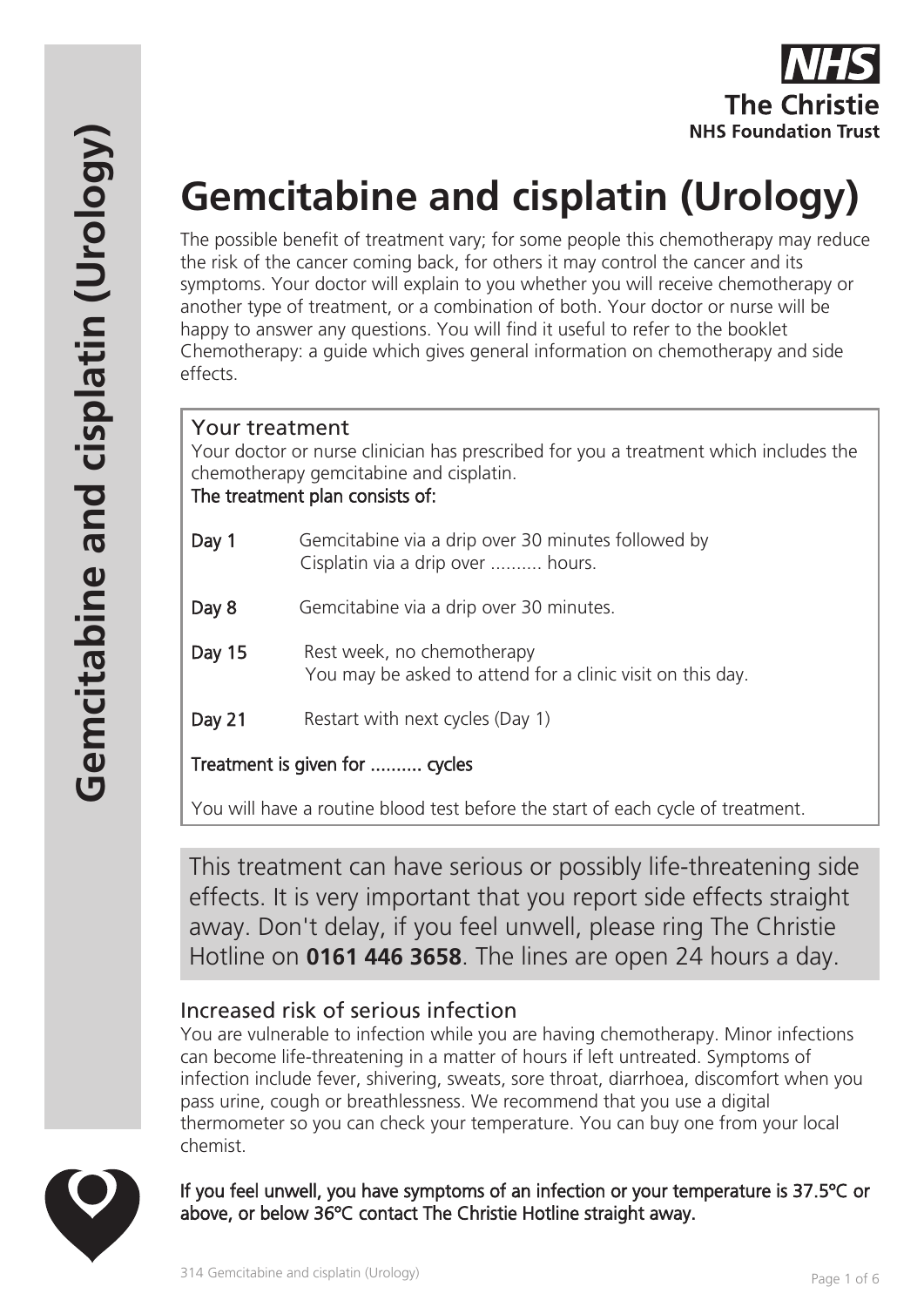# Possible side effects

Chemotherapy can cause many different side effects. Some are more likely to occur than others. Everyone is different and not everyone gets all the side effects. Most side effects are usually temporary, but in some rare cases they can be life-threatening. It is important to tell your hospital doctor or nurse about any side effects so they can be monitored and, where possible, treated.

# Common side effects (more than 1 in 10)

# • Anaemia (low number of red blood cells)

While having this treatment you may become anaemic. This may make you feel tired and breathless. Let your doctor or nurse know if these symptoms are a problem. You may need a blood transfusion.

### • Bruising or bleeding

This treatment can reduce the production of platelets which help the blood clot. Let your doctor know if you have any unexplained bruising or bleeding, such as nosebleeds, bloodsports or rashes on the skin, and bleeding gums. You may need a platelet transfusion.

#### • Kidney function

Some chemotherapy such as cisplatin can affect how your kidneys are working. We will closely monitor your kidney function at each visit.

#### • Nausea and vomiting (sickness)

The severity of this varies from person to person. Anti-sickness medication will be given along with your chemotherapy to prevent this. You will also be given anti-sickness tablets to take at home. If you continue to feel or be sick, contact your GP or this hospital, because your anti-sickness medication may need to be changed or increased.

#### • Lethargy

Some chemotherapy may make you feel tired and lacking in energy. It can be frustrating when you feel unable to cope with routine tasks. You may benefit from additional support during your treatment. If necessary take time off work. Gentle exercise, such as walking can however be beneficial.

#### • Skin rash

You may develop a skin rash. This is usually mild and easily treated. Please tell your doctor on your next visit.

#### • Flu-like symptoms

Some chemotherapy may cause flu-like symptoms such as fever, aches and pains and shivering about 3 to 5 hours after your treatment. These symptoms should be temporary and should go within 12 to 24 hours. Paracetamol will help. If your symptoms are particularly severe, tell your doctor on your next visit.

GCSF, a growth factor which stimulates the bone marrow to make white cells, may be used during chemotherapy treatment to help reduce the risk of infection.

### Uncommon side effects

### • Diarrhoea (Warning!)

If this becomes a problem while you are having treatment, contact The Christie Hotline on 0161 446 3658 for advice. If you develop severe diarrhoea, it is important to contact The Christie straightaway as this may be a sign of a serious infection. Don't delay!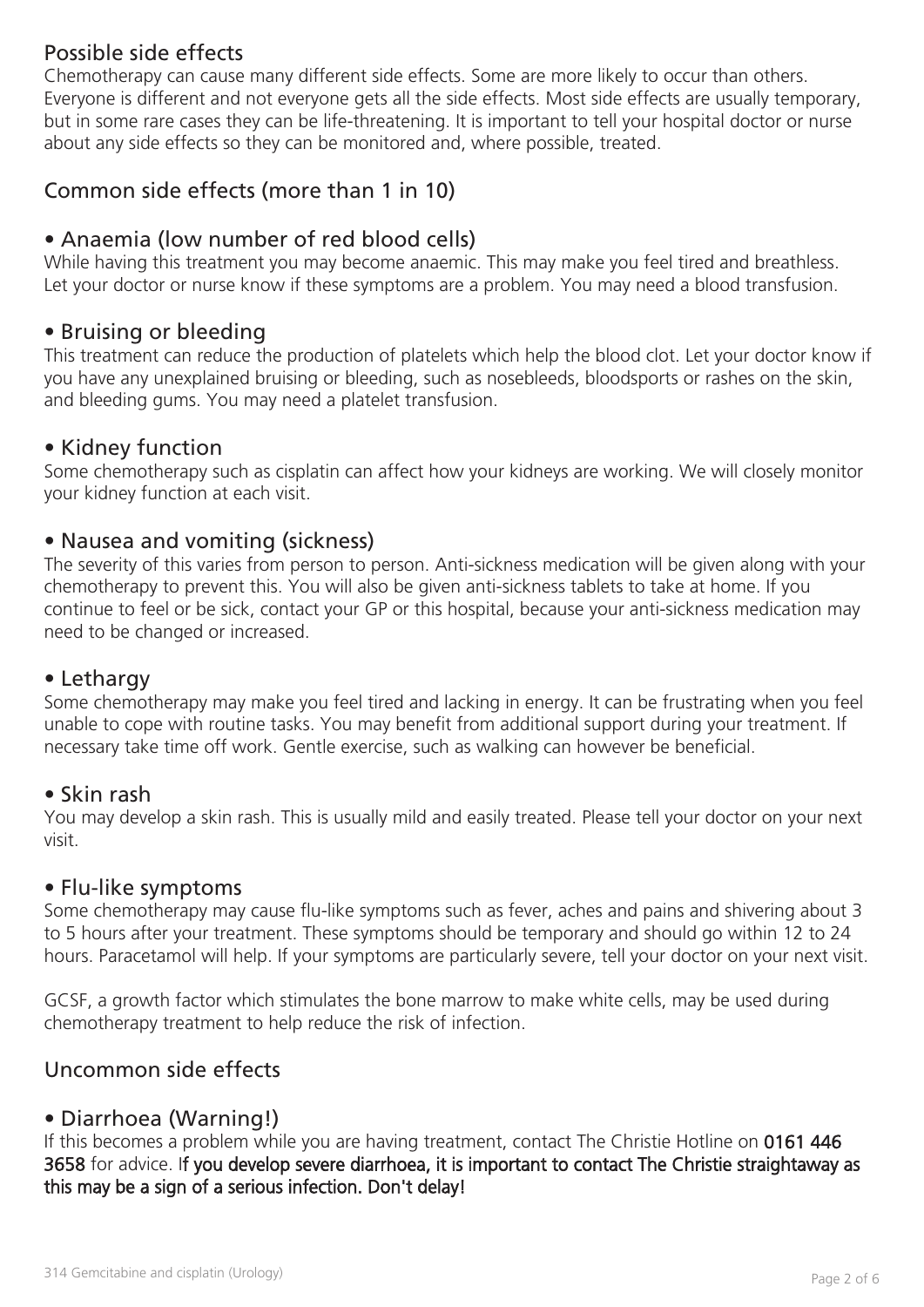# • Constipation

If you become constipated, try to drink plenty of fluids and eat foods high in fibre. Tell your doctor who may prescribe a suitable laxative. Ask staff for a copy of The Christie booklet 'Eating - help yourself' which has useful ideas about diet when you are having treatment. Please contact The Christie Hotline if your constipation lasts more than 3 days or you experience abdominal discomfort.

## • Sore mouth

Your mouth may become sore or dry, or you may notice small mouth ulcers during this treatment. Drinking plenty of fluids and cleaning your teeth regularly and gently with a soft toothbrush can help to reduce the risk of this happening. We can prescribe a mouthwash for you to use during treatment. You can dilute this with water if your mouth is sore. Ask your doctor or nurse for further advice. There is also general mouth care information in the chemotherapy booklet. If you continue to have a sore mouth, please contact The Christie Hotline.

### • Strange taste

Occasionally during treatment, you may experience a strange taste, sometimes described as metallic or bitter. A strongly flavoured sweet or mint will help to disguise this.

## • Tinnitus and high frequency hearing loss

You may develop tinnitus (ringing in the ears). This sensation should subside when your treatment finishes. High frequency hearing loss can also occur with this chemotherapy. This may be permanent.

# • Tingling and numbness in the fingers or toes (peripheral neuropathy)

This is only usually mild and temporary. However, on rare occasions it may be permanent. Please report these symptoms to your nurse or doctor on your next hospital visit.

## • Hair thinning

It is uncommon to lose hair with this treatment although it may thin a little.. It is advisable to avoid perms, colours, use of hot brushes and vigorous, frequent washing that could increase hair loss. Please remember that this is a temporary side-effect and your hair will grow back when your treatment is completed. Very rarely, hair loss can be permanent.

The cancer information centre offers a coping with hair loss service to all patients where support, information and advice will be given. Drop in, contact 0161 446 8100 or email informationcentre@christie.nhs.uk. Information about the wig service can also be found here and vouchers for wigs can also be obtained for eligible patients. The wig room provides a drop in service, please see The Christie leaflet 'The wig fitting service' for further information.

The Maggie's Centre runs a Talking Heads hair loss support workshop for anyone who is anticipating or experiencing hair loss (both men and women). These sessions cover the practicalities of hair loss as well as offering support with its emotional impact. Contact Maggie's on 0161 641 4848 or email manchester@maggiescentres.org.

## • Shortness of breath

Very rarely, this chemotherapy can cause inflammation of your lungs. This can make you breathless. Tell your doctor if you develop this problem while you are having this chemotherapy.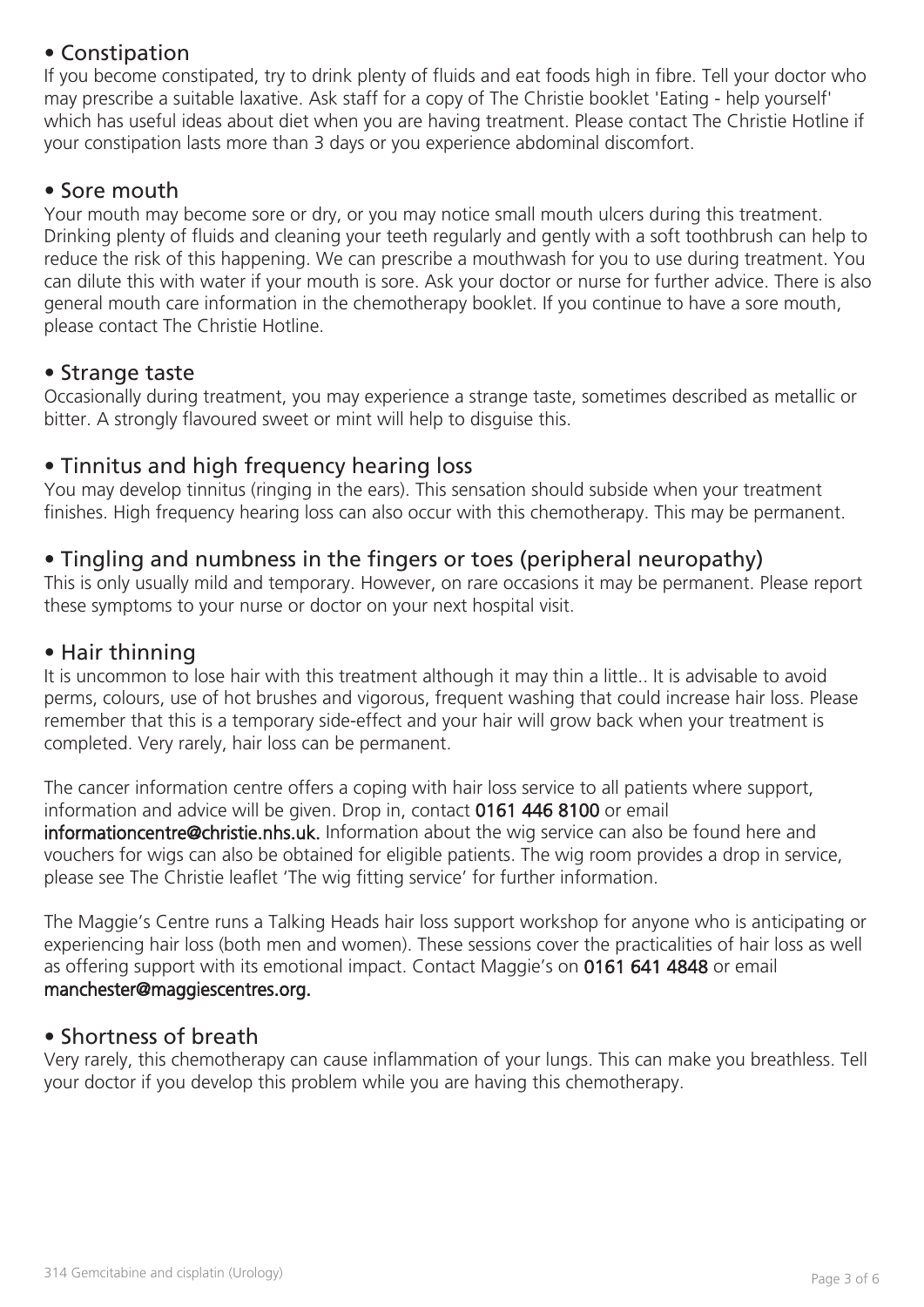# Rare side effects (less than 1 in 100)

## • Allergic reaction

Ask the staff for help if you notice any of the following:

- Some people have hot flushes when the drug is given.

- Fevers and chills: back pain, shortness of breath, headaches and swelling of the face may occur during the time the drug is being given. If this happens, please tell the staff straightaway. Your doctor may prescribe a drug that can help to reduce these side effects and, if necessary, we can give you this before your next treatment.

#### • Extravasation

Extravasation is when chemotherapy leaks outside the vein. If you develop redness, soreness or pain at the injection site at any time, please let us know straightaway.

## Serious and potentially life threatening side effects

In a small proportion of patients chemotherapy can result in very severe side effects which may rarely result in death. The team caring for you will discuss the risk of these side effects with you.

### Sex, contraception and fertility

Protecting your partner and contraception: We recommend that you or your partner use a condom during sexual intercourse while you are having the course of chemotherapy. Chemotherapy is dangerous to unborn babies and this will also protect you and your partner from any chemotherapy drugs that may be present in semen and in the vagina. If you suspect that you may be pregnant please tell your doctor immediately.

Fertility: This chemotherapy may affect your ability to have children. Your doctor or nurse should have discussed this with you. If not, please ask them before you start treatment.

#### Late side effects

Some side effects may become evident only after a number of years. In reaching any decision with you about treatment, the potential benefit you receive from treatment will be weighed against the risks of serious long term side effects to the heart, lungs, kidneys and bone marrow. With some drugs there is also a small but definite risk of developing another cancer. If any of these problems specifically applies to you, the doctor will discuss these with you and note this on your consent form.

### **Contacts**

If you have any general questions or concerns about your treatment, please ring the area where you are having treatment:

Administration enquiries - 0161 918 7606/7610 Chemotherapy nurse - 0161 918 7171 Clinical trials unit - 0161 918 7663

For advice ring The Christie Hotline on 0161 446 3658 (24 hours)

Your consultant is: .....................................................................

Your hospital number is: ...........................................................

Your key worker is: ....................................................................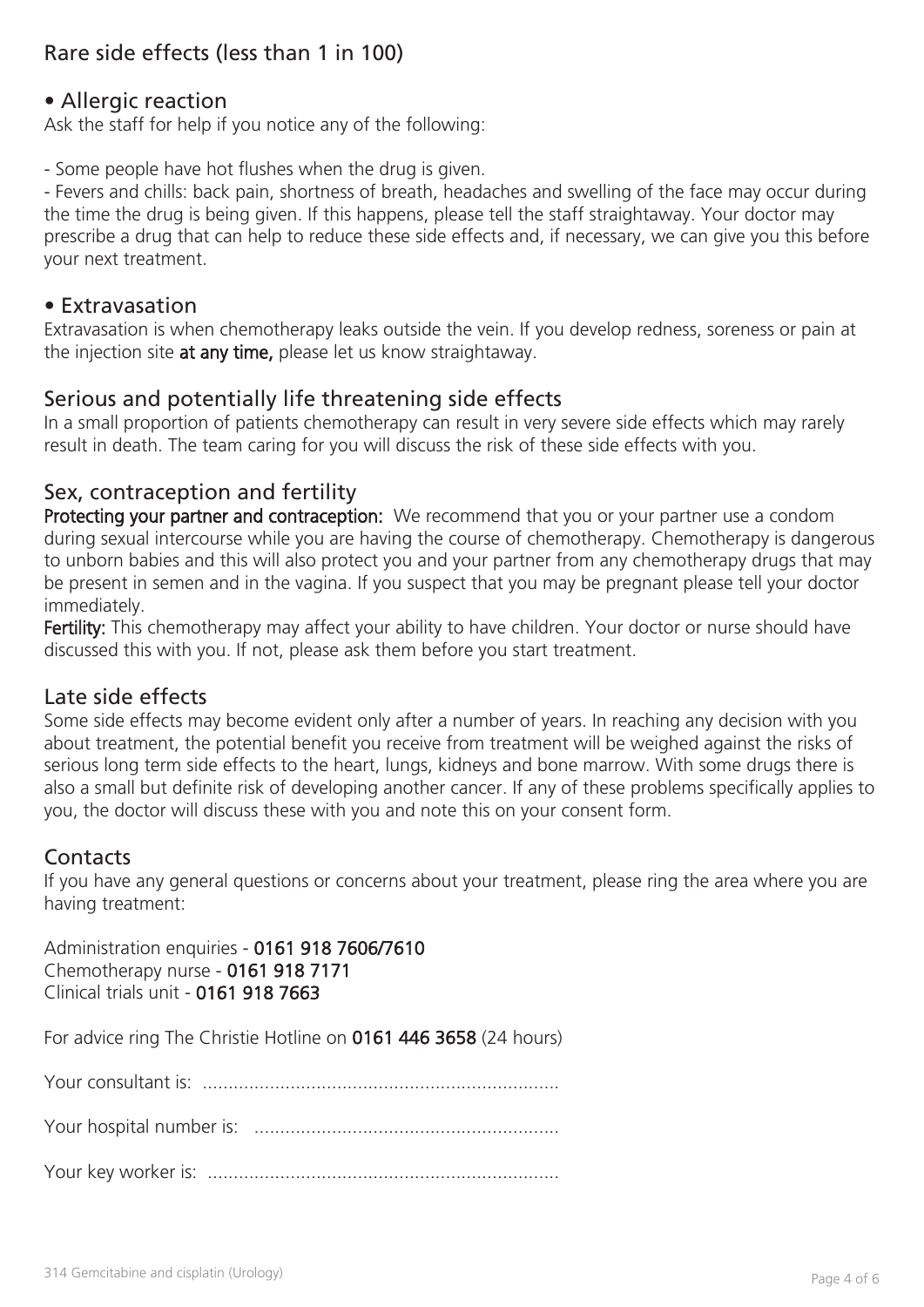Notes: